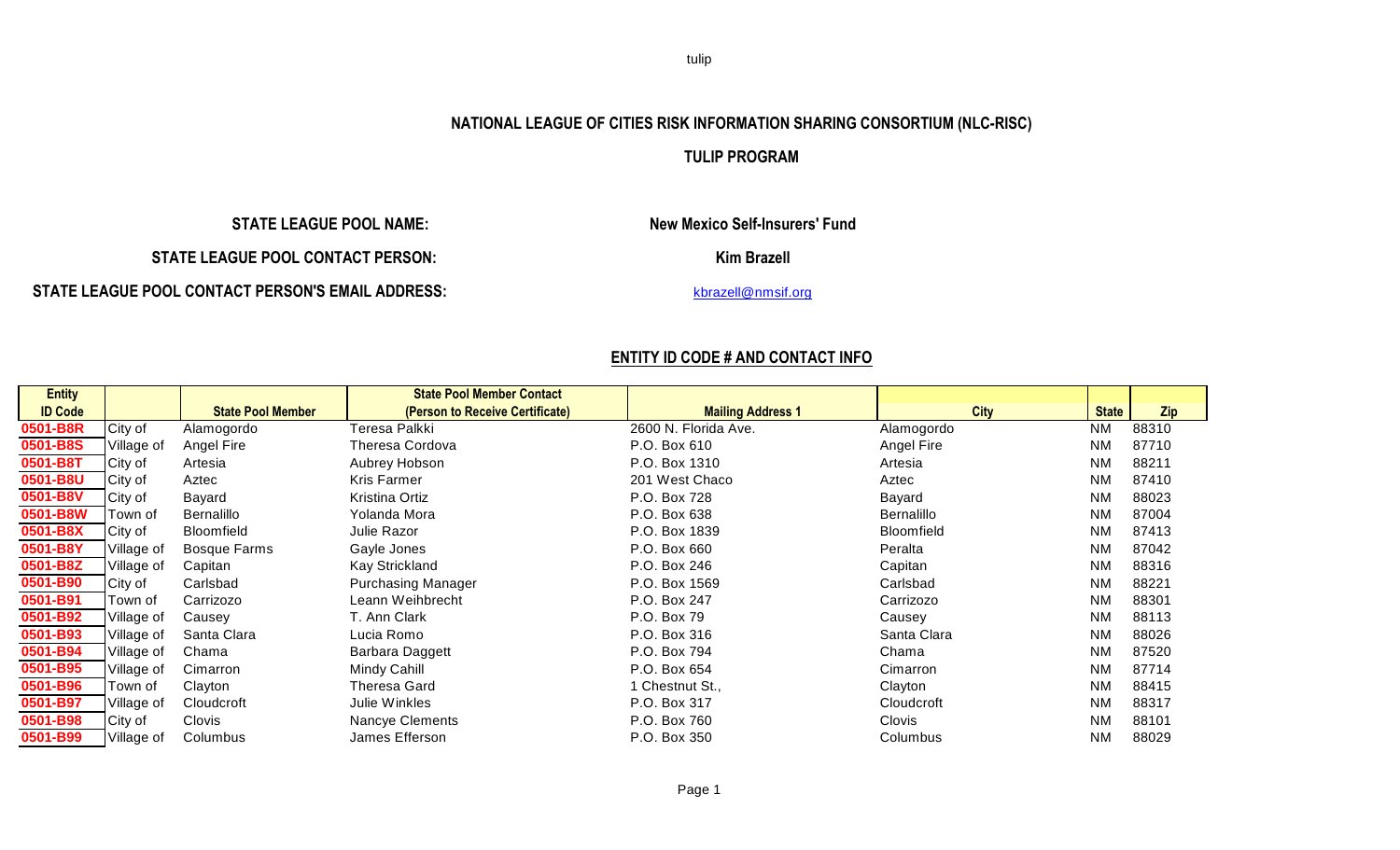| <u>0501-B9A</u>        | Village of | Corona  |
|------------------------|------------|---------|
| 0501-B9B               | Village of | Corrale |
| 0501-B9C               | Village of | Cuba    |
| 0501-B9D               | City of    | Demin   |
| 0501-B9E               | Village of | Des M   |
| 0501-B9F               | Town of    | Dexter  |
| 0501-B9G               | Town of    | Edgew   |
| 0501-B9H               | Village of | Eagle   |
| $\overline{0501}$ -B91 | City of    | Elepha  |
| 0501-B9J               | Town of    | Elida   |
| 0501-B9K               | Village of | Encino  |
| 0501-B9L               | City of    | Espan   |
| 0501-B9M               | Town of    | Estand  |
| 0501-B9N               | City of    | Eunice  |
| 0501-M9O               | Village of | Floyd   |
| 0501-B9P               | Village of | Folson  |
| 0501-B9Q               | Village of | Fort St |
| 0501-B9R               | City of    | Gallup  |
| 0501-B9S               | Village of | Grady   |
| 0501-B9T               | City of    | Grants  |
| 0501-B9U               | Town of    | Hagerr  |
| 0501-B9V               | Village of | Hatch   |
| 0501-B9W               | Village of | Hope    |
| 0501-B9X               | Village of | House   |
| 0501-B9Y               | Town of    | Hurley  |
| 0501-B9Z               | City of    | Jal     |
| 0501-BA0               | Village of | Jemez   |
| 0501-BA1               | Town of    | Lake A  |
| 0501-BA2               | City of    | Las Ve  |
| 0501-BA3               | Village of | Logan   |
| 0501-BA4               | City of    | Lordsb  |
| 0501-BA5               | Village of | Los Lu  |
| 0501-BA6               | Village of | Los Ra  |
| 0501-BA7               | Village of | Loving  |
| 0501-BA8               | City of    | Loving  |
| 0501-BA9               | Village of | Magda   |
| 0501-BAA               | Village of | Maxwe   |

| 0501-B9A | Village of | Corona                                    | Janet Verna                     | P.O. Box 37              | Corona                     | <b>NM</b> | 88318     |
|----------|------------|-------------------------------------------|---------------------------------|--------------------------|----------------------------|-----------|-----------|
| 0501-B9B | Village of | Corrales                                  | <b>Bridget, Receptionist</b>    | 4324 Corrales Rd         | Corrales                   | <b>NM</b> | 87048     |
| 0501-B9C | Village of | Cuba                                      | Vandora Casados                 | P.O. Box 426             | Cuba                       | <b>NM</b> | 87013     |
| 0501-B9D | City of    | Deming                                    | Mary Mackey                     | P.O. Box 706             | Deming                     | <b>NM</b> | 88031     |
| 0501-B9E | Village of | Des Moines                                | Karen Bray                      | P.O. Box 127             | Des Moines                 | <b>NM</b> | 88418     |
| 0501-B9F | Town of    | Dexter                                    | <b>Kay Roberts</b>              | P.O. Box 249             | Dexter                     | <b>NM</b> | 88230     |
| 0501-B9G | Town of    | Edgewood                                  | <b>Estefanie Muller</b>         | P.O. Box 3610            | Edgewood                   | <b>NM</b> | 87015     |
| 0501-B9H | Village of | Eagle Nest                                | Cathy Coppy                     | P.O. Box 168             | Eagle Nest                 | <b>NM</b> | 87718     |
| 0501-B91 | City of    | <b>Elephant Butte</b>                     | MaryAnn Dix or Alan Briley      | P.O. Box 1080            | <b>Elephant Butte</b>      | <b>NM</b> | 87935     |
| 0501-B9J | Town of    | Elida                                     | Sandra Monks                    | P.O. Box 208             | Elida                      | <b>NM</b> | 88116     |
| 0501-B9K | Village of | Encino                                    | Juanita Barnes                  | P.O. Box 163             | Encino                     | <b>NM</b> | 88321     |
| 0501-B9L | City of    | Espanola                                  | Gustavo Cordova                 | 405 North Paseo De Onate | Espanola                   | <b>NM</b> | 87532     |
| 0501-B9M | Town of    | Estancia                                  | Michelle Dunlap, Michelle Jones | P.O. Box 166             | Estancia                   | <b>NM</b> | 87016     |
| 0501-B9N | City of    | Eunice                                    | Joyce Tolsma                    | P.O. Box 147             | Eunice                     | <b>NM</b> | 88231     |
| 0501-M9O | Village of | Floyd                                     | Toni Whitecotton                | P.O. Box 69              | Floyd                      | <b>NM</b> | 88118     |
| 0501-B9P | Village of | Folsom                                    | Dianne Brown                    | P.O. Drawer 370          | Folsom                     | <b>NM</b> | 88419     |
| 0501-B9Q | Village of | Fort Sumner                               | Ron Sena                        | P.O. Box 180             | Fort Sumner                | <b>NM</b> | 88119     |
| 0501-B9R | City of    | Gallup                                    | <b>Barbara Paredes</b>          | P.O. Box 1270            | Gallup                     | <b>NM</b> | 87305     |
| 0501-B9S | Village of | Grady                                     | Jo Lynn Queener                 | P.O. Box 74              | Grady                      | <b>NM</b> | 88120     |
| 0501-B9T | City of    | Grants                                    | Michelle Lucero                 | P.O. Box 879             | Grants                     | <b>NM</b> | 87020     |
| 0501-B9U | Town of    | Hagerman                                  | Viola Babcock                   | P.O. Box 247             | Hagerman                   | <b>NM</b> | 882320247 |
| 0501-B9V | Village of | Hatch                                     | Delia Silva; Bertha Torres      | P.O. Box 220             | Hatch                      | <b>NM</b> | 87937     |
| 0501-B9W | Village of | Hope                                      | Lora L. Crumrine                | P.O. Box 1476            | Hope                       | <b>NM</b> | 88250     |
| 0501-B9X | Village of | House                                     | Linda Lavender                  | P.O. Box 682             | House                      | <b>NM</b> | 88121     |
| 0501-B9Y | Town of    | Hurley                                    | Annie Baca                      | P.O. Box 65              | Hurley                     | <b>NM</b> | 88043     |
| 0501-B9Z | City of    | Jal                                       | <b>Bobbie Sue Bennett</b>       | P.O. Drawer 340          | Jal                        | <b>NM</b> | 88252     |
| 0501-BA0 | Village of | Jemez Springs                             | Dianne Lewis                    | P.O. Box 269             | Jemez Springs              | <b>NM</b> | 87025     |
| 0501-BA1 | Town of    | Lake Arthur                               | Desiree Calvillo                | P.O. Box 10              | Lake Arthur                | <b>NM</b> | 88253     |
| 0501-BA2 | City of    | Las Vegas                                 | Elizabeth Salazar               | 1700 North Grande Ave.   | Las Vegas                  | <b>NM</b> | 87701     |
| 0501-BA3 | Village of | Logan                                     | Angelina Cordova-Jackson        | P.O. Box 7               | Logan                      | <b>NM</b> | 88426     |
| 0501-BA4 | City of    | Lordsburg                                 | <b>Theodore Castillo</b>        | 206 South Main           | Lordsburg                  | <b>NM</b> | 88045     |
| 0501-BA5 | Village of | Los Lunas                                 | Monica Clarke                   | P.O. Box 1209            | Los Lunas                  | <b>NM</b> | 87031     |
| 0501-BA6 | Village of | Los Ranchos de Albuquerc Annabelle Silvas |                                 | 6718 Rio Grande Blvd. NW | Los Ranchos De Albuquerque | <b>NM</b> | 87107     |
| 0501-BA7 | Village of | Loving                                    | <b>Manuel Garza</b>             | P.O. Box 56              | Loving                     | <b>NM</b> | 88256     |
| 0501-BA8 | City of    | Lovington                                 | Shannon Lester                  | P.O. Box 1268            | Lovington                  | <b>NM</b> | 88260     |
| 0501-BA9 | Village of | Magdalena                                 | Rita Broaddus                   | P.O. Box 145             | Magdalena                  | <b>NM</b> | 87825     |
| 0501-BAA | Village of | Maxwell                                   | <b>Billie Apodaca</b>           | P.O. Box 356             | Maxwell                    | <b>NM</b> | 87728     |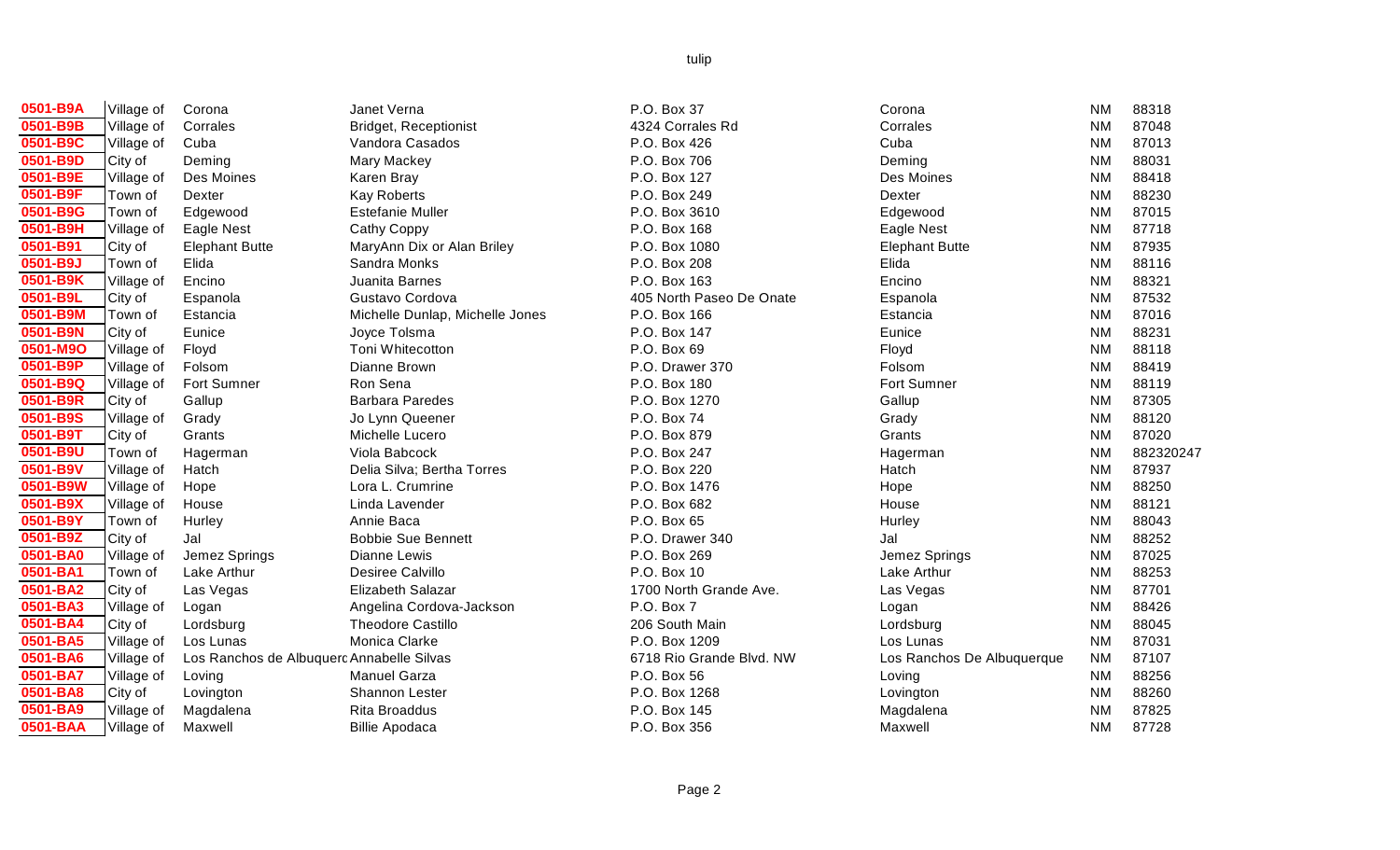| 0501-BAB | Village of | Melrose             |
|----------|------------|---------------------|
| 0501-BAC | Town of    | Mesilla             |
| 0501-BAD | Village of | Milan               |
| 0501-BAE | City of    | Moriarty            |
| 0501-BAF | Village of | Mosquero            |
| 0501-BAG | Town of    | Mountainair         |
| 0501-BAH | Village of | Pecos               |
| 0501-BAI | Town of    | Peralta             |
| 0501-BAJ | City of    | Portales            |
| 0501-BAK | Village of | Questa              |
| 0501-BAL | City of    | Raton               |
| 0501-BAM | Town of    | <b>Red River</b>    |
| 0501-BAN | Village of | Reserve             |
| 0501-D2W |            | Rio Communiti       |
|          |            |                     |
| 0501-BAO | City of    | Rio Rancho          |
| 0501-BAP | City of    | Roswell             |
| 0501-BAQ | Village of | Roy                 |
| 0501-BAR | Village of | Ruidoso             |
| 0501-BAS | City of    | Ruidoso Down        |
| 0501-BAT | Village of | San Jon             |
| 0501-BAU | Village of | San Ysidro          |
| 0501-BAV | City of    | Santa Rosa          |
| 0501-BAW | Town of    | <b>Silver City</b>  |
| 0501-BAX | Town of    | Springer            |
| 0501-BAY | City of    | <b>Sunland Park</b> |
| 0501-BAZ | Town of    | Taos                |
| 0501-BB0 | Village of | Taos Ski Valle      |
| 0501-BB1 | Town of    | Tatum               |
| 0501-BB2 | Clty of    | Texico              |
| 0501-BB3 | Village of | <b>Tijeras</b>      |
| 0501-BB4 | City of    | Truth or Conse      |
| 0501-BB5 | Village of | Tularosa            |
| 0501-BB6 | Town of    | Vaughn              |
| 0501-BB7 | Village of | Virden              |
| 0501-BB8 | Village of | Wagon Mound         |
| 0501-BB9 | Village of | Willard             |

|       | Cathy Christesso<br>Linda Goff<br>Shelina Gonzales<br>Linda Fischer<br>Shawn Jeffrey<br>Suzan Brazil<br>Ramona Quintana<br><b>Bryan Olguin</b><br>JoAn Martinez-Te<br>Nadine Varela<br>Michael Anne Ant<br>Georgiana Rael<br>Lori Martinez<br>Marilyn Winters |
|-------|---------------------------------------------------------------------------------------------------------------------------------------------------------------------------------------------------------------------------------------------------------------|
|       | Amy Stacks<br><b>Stacye Hunter</b><br>C Renee Hayoz<br><b>Tania Proctor</b><br>Steve Dunigan<br><b>Toni Emillo</b><br>Christina Lucero<br>Carol Tapia<br>Linda Flores<br>Leticia Torres<br>Claudia Soto<br>Marietta Fambro                                    |
| ences | Ann Marie Woold<br>Deanne Gruben<br>Carlyn Johnson<br>Daniel Abram<br><b>Helen Belis</b><br>Dianna R. Brusue<br>Teri Apodaca<br>Nelda Potter<br>Alexandra King                                                                                                |

| 0501-BAB | Village of | Melrose                      | <b>Cathy Christesson</b>                  | P.O. Box 235                          | Melrose                | <b>NM</b> | 88124      |
|----------|------------|------------------------------|-------------------------------------------|---------------------------------------|------------------------|-----------|------------|
| 0501-BAC | Town of    | Mesilla                      | Linda Goff                                | P.O. Box 10                           | Mesilla                | <b>NM</b> | 88046      |
| 0501-BAD | Village of | Milan                        | Shelina Gonzales                          | P.O. Box 2727                         | Milan                  | <b>NM</b> | 87021      |
| 0501-BAE | City of    | Moriarty                     | Linda Fischer                             | P.O. Box 130                          | Moriarty               | <b>NM</b> | 87035      |
| 0501-BAF | Village of | Mosquero                     | Shawn Jeffrey                             | P.O. Box 116                          | Mosquero               | <b>NM</b> | 87733      |
| 0501-BAG | Town of    | Mountainair                  | Suzan Brazil                              | P.O. Box 115                          | Mountainair            | <b>NM</b> | 87036      |
| 0501-BAH | Village of | Pecos                        | Ramona Quintana                           | P.O. Box 337                          | Pecos                  | <b>NM</b> | 87552      |
| 0501-BAI | Town of    | Peralta                      | <b>Bryan Olguin</b>                       | P. O. Box 1830                        | Peralta                | <b>NM</b> | 87042      |
| 0501-BAJ | City of    | Portales                     | JoAn Martinez-Terry                       | 100 West 1st St.,                     | Portales               | <b>NM</b> | 88130      |
| 0501-BAK | Village of | Questa                       | Nadine Varela                             | P.O. Box 260                          | Questa                 | <b>NM</b> | 87556      |
| 0501-BAL | City of    | Raton                        | Michael Anne Antonucci & Desiree Trujillo | P.O. Box 910                          | Raton                  | <b>NM</b> | 87740      |
| 0501-BAM | Town of    | <b>Red River</b>             | Georgiana Rael                            | P.O. Box 1020                         | <b>Red River</b>       | <b>NM</b> | 87558      |
| 0501-BAN | Village of | Reserve                      | Lori Martinez                             | P.O. Box 587                          | Reserve                | <b>NM</b> | 87830      |
| 0501-D2W |            | Rio Communities              | <b>Marilyn Winters</b>                    | 360 Rio Communities Blvd., Suite 3    | <b>Rio Communities</b> | <b>NM</b> | 87002-6168 |
|          |            |                              |                                           | P.O. Box 565                          | <b>Rio Communities</b> | <b>NM</b> | 87002-0565 |
| 0501-BAO | City of    | Rio Rancho                   | Amy Stacks                                | 3200 Civic Center Circle NE Suite 450 | Rio Rancho             | <b>NM</b> | 87124      |
| 0501-BAP | City of    | Roswell                      | <b>Stacye Hunter</b>                      | P.O. Box 1838                         | Roswell                | <b>NM</b> | 88202      |
| 0501-BAQ | Village of | Roy                          | C Renee Hayoz                             | P.O. Box 8                            | Roy                    | <b>NM</b> | 87743      |
| 0501-BAR | Village of | Ruidoso                      | <b>Tania Proctor</b>                      | 313 Cree Meadows Drive                | Ruidoso                | <b>NM</b> | 88345      |
| 0501-BAS | City of    | Ruidoso Downs                | Steve Dunigan                             | P.O. Box 348                          | Ruidoso Downs          | <b>NM</b> | 88346      |
| 0501-BAT | Village of | San Jon                      | Toni Emillo                               | P.O. Box 37                           | San Jon                | <b>NM</b> | 88434      |
| 0501-BAU | Village of | San Ysidro                   | Christina Lucero                          | P.O. Box 190                          | San Ysidro             | <b>NM</b> | 87053      |
| 0501-BAV | City of    | Santa Rosa                   | Carol Tapia                               | P.O. Box 429                          | Santa Rosa             | <b>NM</b> | 88435      |
| 0501-BAW | Town of    | <b>Silver City</b>           | Linda Flores                              | P.O. Box 1188                         | <b>Silver City</b>     | <b>NM</b> | 88061      |
| 0501-BAX | Town of    | Springer                     | Leticia Torres                            | P.O. Box 488                          | Springer               | <b>NM</b> | 87747      |
| 0501-BAY | City of    | <b>Sunland Park</b>          | Claudia Soto                              | 1000 McNutt Road, Suite A             | <b>Sunland Park</b>    | <b>NM</b> | 88063      |
| 0501-BAZ | Town of    | Taos                         | Marietta Fambro                           | 400 Camino De La Placita              | Taos                   | <b>NM</b> | 875716071  |
| 0501-BB0 | Village of | Taos Ski Valley              | Ann Marie Wooldridge                      | P.O. Box 100                          | Taos Ski Valley        | <b>NM</b> | 87525      |
| 0501-BB1 | Town of    | Tatum                        | Deanne Gruben                             | P.O. Box 156                          | Tatum                  | <b>NM</b> | 88267      |
| 0501-BB2 | Clty of    | Texico                       | Carlyn Johnson                            | P.O. Box 208                          | Texico                 | <b>NM</b> | 88135      |
| 0501-BB3 | Village of | Tijeras                      | Daniel Abram                              | P.O. Box 9                            | Tijeras                | <b>NM</b> | 87059      |
| 0501-BB4 | City of    | <b>Truth or Consequences</b> | <b>Helen Belis</b>                        | 505 Sims Street                       | T or C                 | <b>NM</b> | 87901      |
| 0501-BB5 | Village of | Tularosa                     | Dianna R. Brusuelas                       | 705 St. Francis Dr.                   | Tularosa               | <b>NM</b> | 88352      |
| 0501-BB6 | Town of    | Vaughn                       | Teri Apodaca                              | P.O. Box 278                          | Vaughn                 | <b>NM</b> | 88353      |
| 0501-BB7 | Village of | Virden                       | Nelda Potter                              | 110 Richmond Avenue                   | Virden                 | <b>NM</b> | 880458008  |
| 0501-BB8 | Village of | Wagon Mound                  | Alexandra King                            | P.O. Box 87                           | Wagon Mound            | <b>NM</b> | 87752      |
| 0501-BB9 | Village of | Willard                      | Angelina Halbert                          | P.O. Box 204                          | Willard                | <b>NM</b> | 87063      |
|          |            |                              |                                           |                                       |                        |           |            |

|     | <b>00127</b> |
|-----|--------------|
| NM  | 88046        |
| NM. | 87021        |
| NM  | 87035        |
| NM  | 87733        |
| NM. | 87036        |
| NM  | 87552        |
| NM  | 87042        |
| NM. | 88130        |
| NM  | 87556        |
| NM. | 87740        |
| NM. | 87558        |
| NM  | 87830        |
| NM  | 87002-6168   |
| NM  | 87002-0565   |
| NM  | 87124        |
| NM  | 88202        |
| NM  | 87743        |
| NM  | 88345        |
| NM. | 88346        |
| NM  | 88434        |
| NM  | 87053        |
| NM  | 88435        |
| ΝM  | 88061        |
| NM  | 87747        |
| NM  | 88063        |
| NM  | 875716071    |
| NM  | 87525        |
| ΝM  | 88267        |
| NM  | 88135        |
| NΜ  | 87059        |
| NM  | 87901        |
| NM  | 88352        |
| NM  | 88353        |
| NM  | 880458008    |
| NM  | 87752        |
| NM  | 87063        |
|     |              |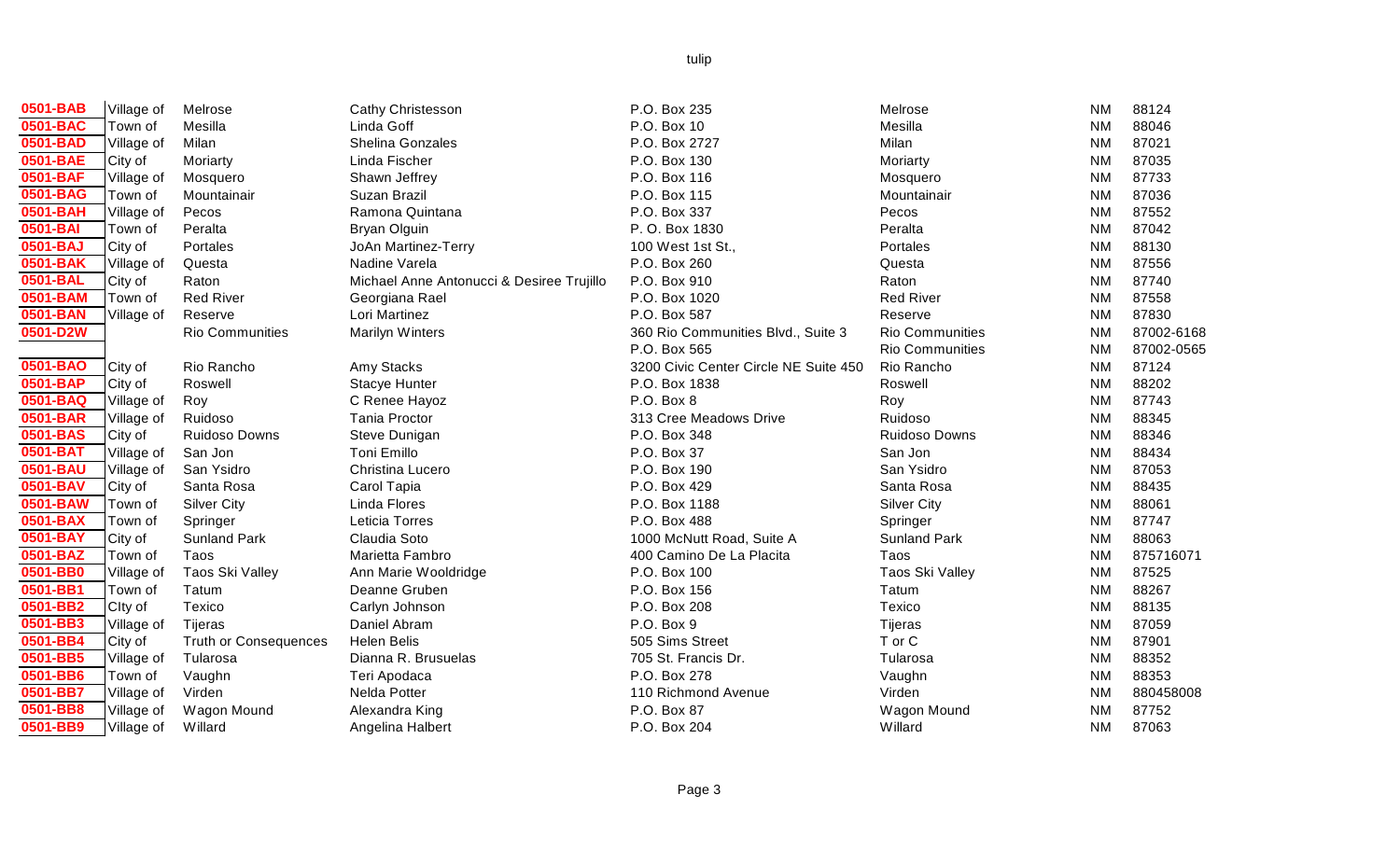| 0501-BBA | Village of | Williamsburg | Renee Stamper | .O. Box 150 | Williamsburg | <b>NM</b> | 87942 |
|----------|------------|--------------|---------------|-------------|--------------|-----------|-------|
| 0501-BBB | County of  | Los Alamos   | Eric Edmonds  | .O. Box 30  | ∟os Alamos   | NM.       | 87544 |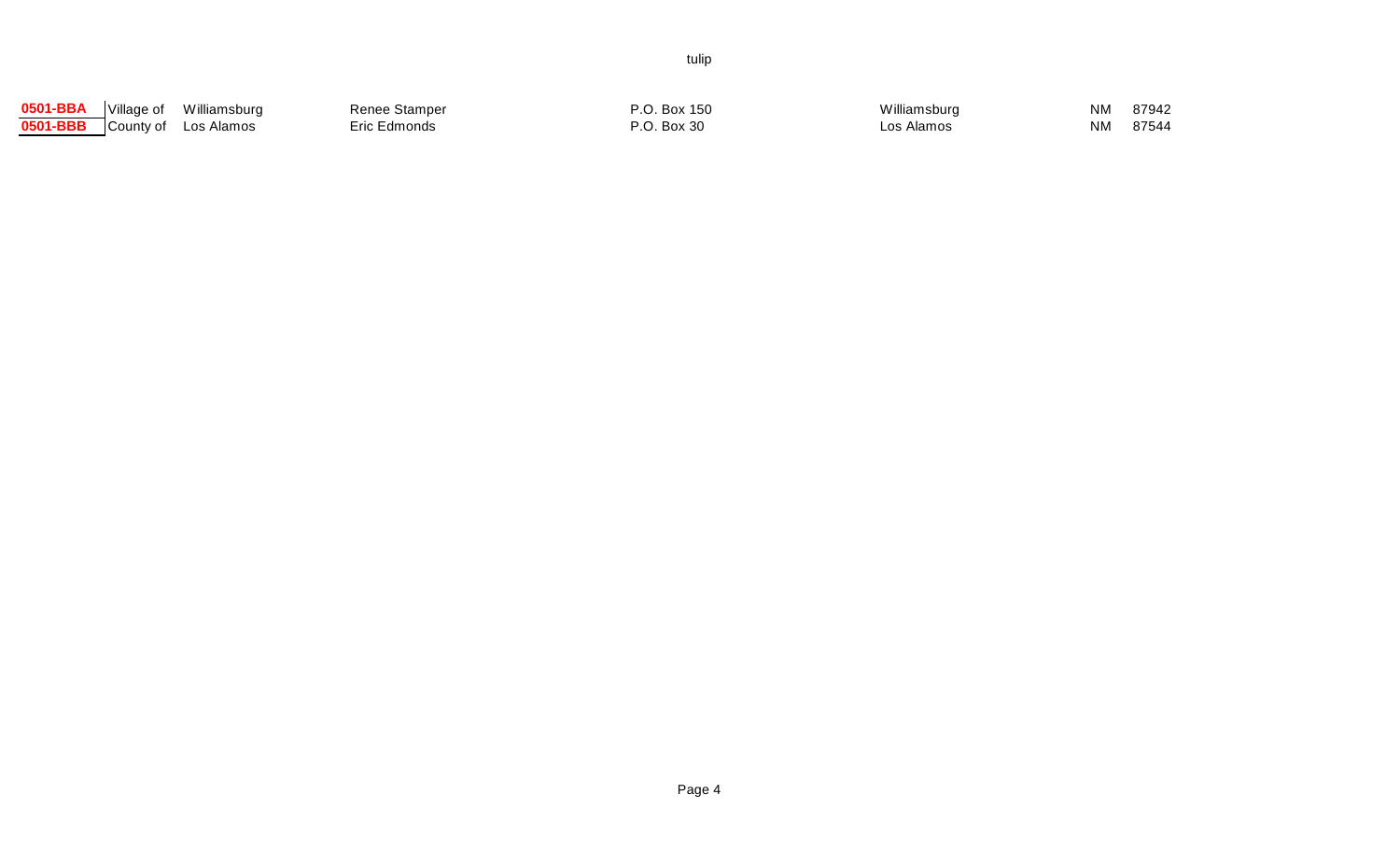| <b>Email Address</b>                | Tel#         | Fax#         |  |
|-------------------------------------|--------------|--------------|--|
| tpalkki@ci.alamogordo.nm.us         | 575-439-4116 | 575-439-4117 |  |
| TerryC@afgov.org                    | 575-377-3232 | 575-377-3280 |  |
| cityclerk@artesianm.com             | 575-746-2122 | 505-746-3886 |  |
| kfarmer@aztecnm.gov                 | 505-334-7600 | 505-334-7649 |  |
| cityclerk@cityofbayardnm.com        | 505-537-3327 | 505-537-5271 |  |
| ymora@townofbernalillo.org          | 505-867-3311 | 505-867-0481 |  |
| rbarnes@bloomfieldnm.com            | 505-632-6319 | 505-632-6310 |  |
| bfclerkadmin1@questoffice.net       | 505-869-2357 | 505-869-3342 |  |
| kstrickland@villageofcapitan.org    | 575-354-2247 | 575-354-2713 |  |
| monica.harris@cityofcarlsbadnm.com  | 575-887-1191 | 575-885-1101 |  |
| zozocityhall@tularosa.net           | 505-648-2371 | 505-648-2366 |  |
| causeyfd@yucca.net                  | 575-273-4249 | 575-273-4248 |  |
| santaclara7@villageofsantaclara.com | 505-537-2443 | 505-537-3246 |  |
| dagmasterb@yahoo.com                | 505-756-2621 | 505-756-2622 |  |
| cimarronclerk@bacavalley.com        | 505-376-2232 | 505-376-2810 |  |
| toccityhall@plateautel.net          | 505-374-8331 | 505-374-8497 |  |
| cvillage@trailnet.com               | 575-682-2411 | 575-682-2042 |  |
| nclements@cityofclovis.org          | 575-763-9652 | 575-763-9652 |  |
| cityhallco@vtc.net                  | 575-531-2663 | 575-531-2633 |  |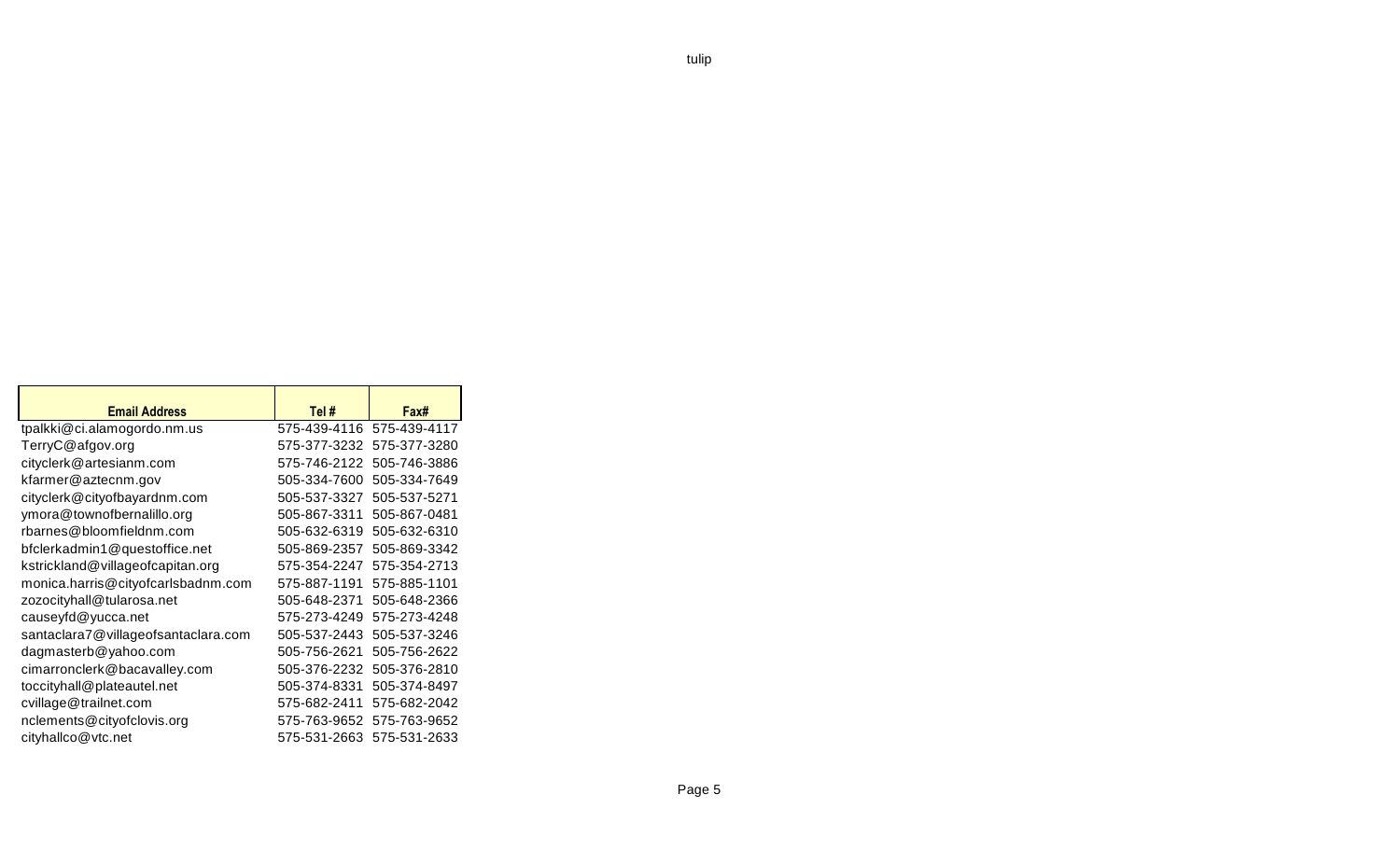| villageofcorona@plateautel.net                         | 505-849-5511 | 505-849-5512 |
|--------------------------------------------------------|--------------|--------------|
| receptionist@corrales-nm.org; dquelle@c505-897-0502    |              | 505-897-7217 |
| vpcasados@gmail.com                                    | 505-289-3758 | 505-289-3769 |
| mmackey@cityofdeming.org                               | 575-546-8848 | 575-546-6442 |
| dmoinesvillage@bacavalley.com                          | 575-278-2127 | 575-278-2126 |
| townofdexter@dfn.com                                   | 505-734-5482 | 505-734-6605 |
| clerk@edgewood-nm.gov                                  | 505-286-4518 | 505-286-4519 |
| village@eaglenest.org                                  | 575-377-2486 | 575-377-2487 |
| cityofelephantbutte@zianet.com                         | 505-744-4892 | 505-744-4493 |
| townofelida@yucca.net                                  | 575-274-6465 | 575-274-6308 |
| oakvillage@plateautel.net                              | 575-584-2980 | 575-584-9505 |
| gcordova@espanola.nm.gov                               | 505-747-6019 | 505-747-6084 |
| mdunlap@townofestancia.com; mjones@505-384-2709        |              | 505-384-2267 |
| seagreen2621@yahoo.com                                 | 505-394-2576 | 505-394-3601 |
| floyd-village@yucca.net                                | 575-478-2585 | 575-478-2585 |
| folsomvillage@bacavalley.com                           | 505-278-3657 | 505-278-3658 |
| fscityhallrs@plateatel.net                             | 575-355-2401 | 575-355-7941 |
| bparedes@ci.gallup.nm.us                               | 505-863-1229 | 505-863-9352 |
| vlgofgrady@plateautel.net                              | 575-357-2005 | 575-3572105  |
| mlucero@7cities.net                                    | 505-287-7927 | 505-287-7502 |
| hagerman@leaco.net                                     | 575-752-3204 | 575-752-5400 |
| dsilva@villageofhatch.org; bctorres@villa 575-267-5216 |              | 575-267-1135 |
| villageofhope@pvtn.net                                 | 575-484-3351 | 575-484-3153 |
| village_house@plateautel.net                           | 575-279-7372 | 575-279-6053 |
| hurleytownhall@gilanet.com                             | 575-537-2287 | 575-537-2032 |
| BBennett642004@yahoo.com                               | 505-395-3340 | 505-395-2243 |
| voffice@jemezsprings.org                               | 505-829-3540 | 505-829-3339 |
| latownhall@dfn.com                                     | 505-365-2900 | 505-365-2169 |
| lizsalazar@ci.las-vegas.nm.us                          | 505-454-1401 | 505-425-7335 |
| volangie@plateautel.net                                | 505-487-2239 | 505-487-2400 |
| ted.castillo@cityoflordsburg.org                       | 575-542-3421 | 575-542-3507 |
| clarkem@loslunas.nm.gov                                | 505-865-9689 | 505-865-6063 |
| annabell@villr.com                                     | 505-344-6582 | 505-344-8978 |
| manuel1801@excite.com                                  | 505-745-3511 | 505-745-3500 |
| pwise@lovington-nm.org                                 | 575-396-2884 | 575-396-6328 |
| vom@gilanet.com                                        | 575-854-2261 | 575-854-2273 |
| villageomaxwell@bacavalley.com                         | 505-375-2752 | 505-375-2753 |
|                                                        |              |              |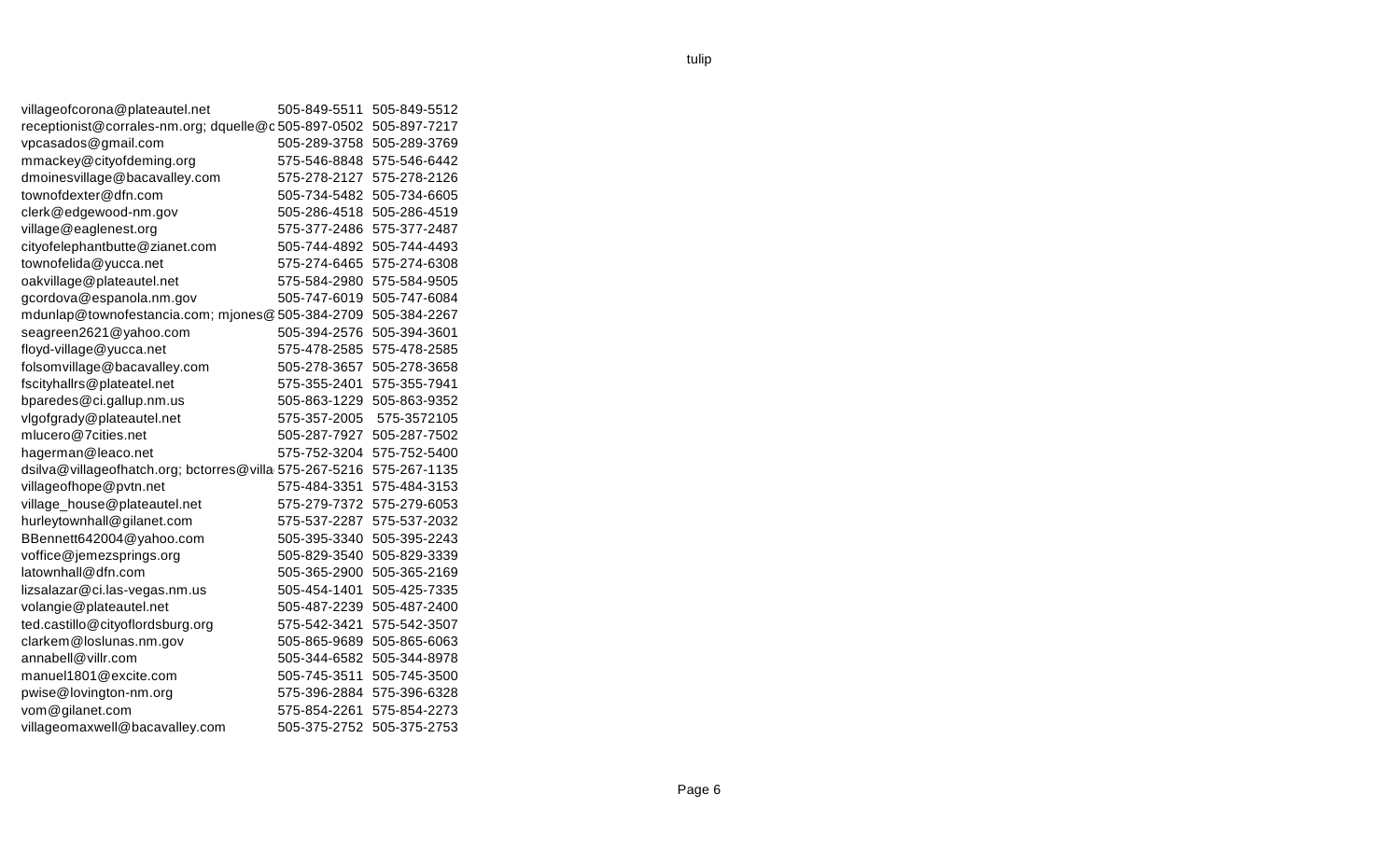| littletown@yucca.net                                 | 505-253-4274 | 505-253-4260 |
|------------------------------------------------------|--------------|--------------|
| linaleelo@aol.com                                    | 505-524-3262 | 505-541-6327 |
| milanpayroll@7cities.net                             | 505-285-6694 | 505-285-6696 |
| clerk@moriartynm.org                                 | 505-832-4406 | 505-832-6919 |
| mosquero@plateautel.net                              | 505-673-2322 | 505-673-2902 |
| mtair.clerk@starband.net                             | 505-847-2321 | 505-847-2589 |
| vop@pecos-nm.com                                     | 505-757-6591 | 505-757-2833 |
| raymond_gar@msn.com                                  | 505-865-7001 | 505-869-2205 |
| jterry@portalesnm.org                                | 505-356-6662 | 505-356-3158 |
| nvarela@villageofquesta.org                          | 505-586-0694 | 505-586-0699 |
| mantonucci@cityofraton.com;dtrujillo@cit575-445-9551 |              | 575-445-3398 |
| grael@redriver.org                                   | 575-754-2277 | 575-754-2944 |
| Imartinez@villageofreserve.org                       | 575-533-6376 | 575-533-6079 |
| finance@riocommunities.net                           | 505-861-6803 | 505-861-6804 |
| Astacks@ci.rio-rancho.nm.us                          | 505-896-8807 | 505-891-5762 |
| stacyehunter@cableone.net                            | 575-624-6700 | 575-624-6709 |
| villageofroy@plateautel.net                          | 575-485-2541 | 575-485-2673 |
| TaniaProctor@ruidoso-nm.gov                          | 575-258-4343 | 575-258-5361 |
| stevevord@zianet.com                                 | 505-378-4422 | 505-378-4586 |
| villageofsanjon@plateautel.net                       | 575-576-2922 | 575-576-2722 |
| sanysidro@valornet.com                               | 505-834-7398 | 505-834-7591 |
| ctapia@srnm.org                                      | 575-472-3404 | 575-472-3848 |
| tscdfd@quest.net                                     | 505-538-3731 | 505-534-6377 |
| ltorres@bacavalley.com                               | 575-483-2682 | 575-483-2670 |
| csoto@sunlandpark-nm.org                             | 575-589-7565 | 575-589-1222 |
| mfambro@taosgov.com                                  | 505-751-2024 | 505-751-2026 |
| vtsv@newmex.com                                      | 505-776-8220 | 505-776-1145 |
| townoftatum@leaco.net                                | 575-398-4633 | 575-398-8288 |
| cityclerk@yucca.net                                  | 575-482-3314 | 575-482-3314 |
| villageclerk@villiageoftijeras.com                   | 505-281-1220 | 505-281-0948 |
| helen@torcnm.org                                     | 505-894-6673 | 505-894-0363 |
| diannebrusuelas@tularosa.net                         | 505-585-2771 | 505-585-9892 |
| townofvaughn@plateautel.net                          | 575-584-2301 | 575-584-2940 |
| neldapotter@aznex.net                                | 505-358-1000 | 505-358-1000 |
| alixknm@gmail.com                                    | 575-666-2408 | 575-666-9071 |
| villageofwillard@qwestoffice.net                     | 505-384-2874 | 505-384-4097 |